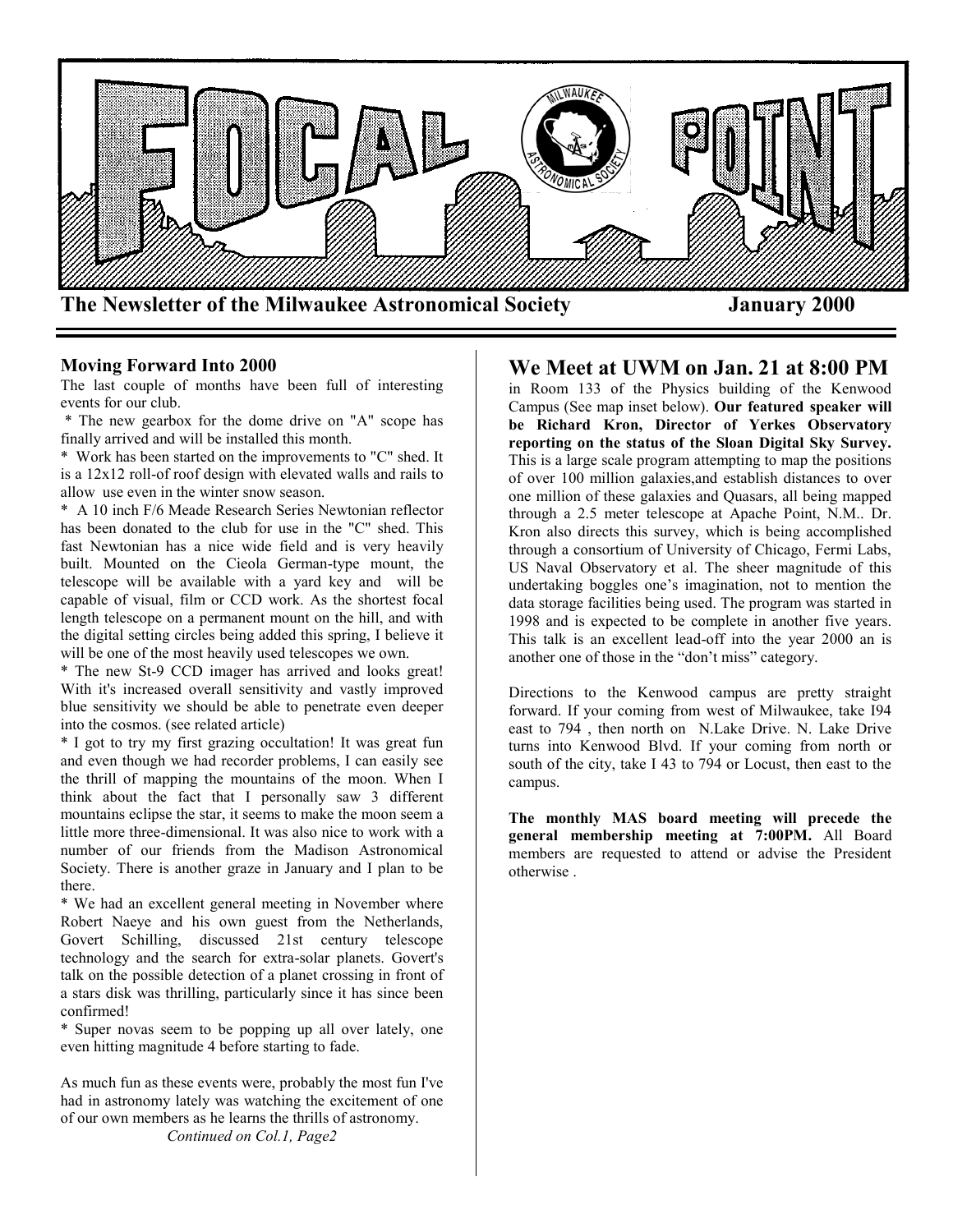### *Forward into 2000 continued from Page 1*

Carlos Garces has been doing some wonderful work with his video camera on the planets and with film on the moon. His presentations at our meetings in October and November meetings reminded me of the shear joy that can result from hard work in astronomy. Taking astronomical pictures with film, video cameras or CCD imagers takes careful work and dedication, but the personal satisfaction can be great. Thanks Carlos, for reminding us that this sometimes lonely hobby can be a great deal more fun when you share your enthusiasm with others.

*Scott Jamieson, MAS President Eds Note:*

*The donated 10 inch F6 newtonian mentioned in the above article was donated by Scott Jamieson himself. Scott is too modest to mention the donor, but on behalf of myself and other MAS members who will use the C facility, thank you Scott for a very generous donation.*

### **Bits & Pieces**

**\*** The MAS Christmas Party at Giuseppi's wound up being a good evening of fellowship interspersed with intermittent servings of pizza, pop, and brew. Approximately 35 plus turned up for the event and had a good time.

\*The renovation of the "C" scope building and scope have been finalized. The walls will be 4 1/2 feet high and the gabled roof will roll back on a pair of 4 inch I-beams, unveiling a clear shot at the heavens in all directions. The 10 inch F6 newtonian scope (donated by Scott Jamieson) will mount onto a modified Ceola mount to provide all members with access to a superb visual and imaging capable scope. The slab is already in , the I-Beams are on order and the Ceola mount is currently under modification. See the Presidents message on page 1 for added details.

\*The new ST9 camera has been received and has already shown its potential for added imaging capability. See the photos on page 3.

\* The Lunar graze on Dec.11 had twelve observers show up from the Madison and MAS clubs. They were located along the cable supplied MAS and had a good shot and tracking the moons mountains modulating the grazing star and recording the event, An unfortunate failure of the recorder didn't dampen the enthusiasm for participating in this type of event. Five MAS members participated in this event and most plan to take part in the January 10 th graze. See next column. Several newcomers were involved and all agree its an exciting way of using observing skills to help define Lunar topography. You don't have to be a rocket scientist to partake. If your interested , contact the people listed in the next column.

### **Library News**

**Telescopes: How To Choose and Use Them**- by Terry Maloney-1968. Though dated, this book is still a fine reference on basic telescope principles. Quaint historical perspectives, how and what to observe still apply today. Again, the descriptions of telescopes and their optics are complete and informative. Donated by Chris Hesseltine. *Scott Laskowski, Librarian*

## **Observers Corner**

### **Graze**

**We have an opportunity to observe a star graze the south limb of the Moon of Monday night Jan. 10-11.** The 6.4 mag star, SAO 165233, will graze about 6 deg. off the south cusp of the 16% sun lit moon at about 7:31 CST. the event will take place 10 degrees above the west horizon. The probable location of our expedition will be just north of Madison.

If it is very cold, we will not use the cable. In that case each observer will need a tape recorder and a shortwave receiver for time signals. Samolyk has radios that may be used for this event. If it's not too cold and enough people are interested, we will use the cable. in this case observers only need to bring a scope. The MAS portascopes were built for this.

If you are interested contact Gerry Samolyk at 414-529-9051 or Bob Manske at 608-849.5287. Final update information can be found on the web at www.madisonastro.org.

### **More SuperNovas**

The SN in NGC 1637 (Eri) is still bright enough to image (image in Dec. newsletter). Additional SN have been discovered in NGC 3184 (UMa), NGC 2986 (Hya), and M61 (Vir). These are great targets for our CCD imagers.

### **Asteroid Occultations**

Looking at Sky & Tel, there are a few good asteroid occultations coming up.

Jan 16-17 1:11 UT (7:11 CST) 49 Pales will occult a 9.6 magn star (TRC1880 1817). The predicted path is just south of Chicago. If an occultation occurs the combined magn will drop by 2.2.

On Feb 14-15 we get a possible double header. At about 4:06 UT (10:06 CST) 195 Eurykleia will occult an 8.3 Magn star (SAO 58392) dropping the light by over 5 mag's. This path is predicted to run down the west shore of Lake Michigan putting the Milwaukee area in prime location.

Later that night at 6:58 UT (12:58 AM CST), 6.8 Magn SAO 97095 will be occulted by 102 Miriam dropping the brightness by 7 mag's. Although this path is predicted to run thru Nebraska and Missouri, a north shift may put it in our area.

Charts and last minute shift updates cam be found at:

http://lunar-occultations.com/iota/asteroids/astrndx.htm.

Information may also be posted at www.madisonastro.org.

All of these stars are within easy reach of small scopes, even in light polluted areas. Observers with shortwave radios and tape recorders are encouraged to time these events recording if and when the target star dims and brightens. The Feb. issue of Sky & Tel shows some of the results that have been obtained from this type of observing.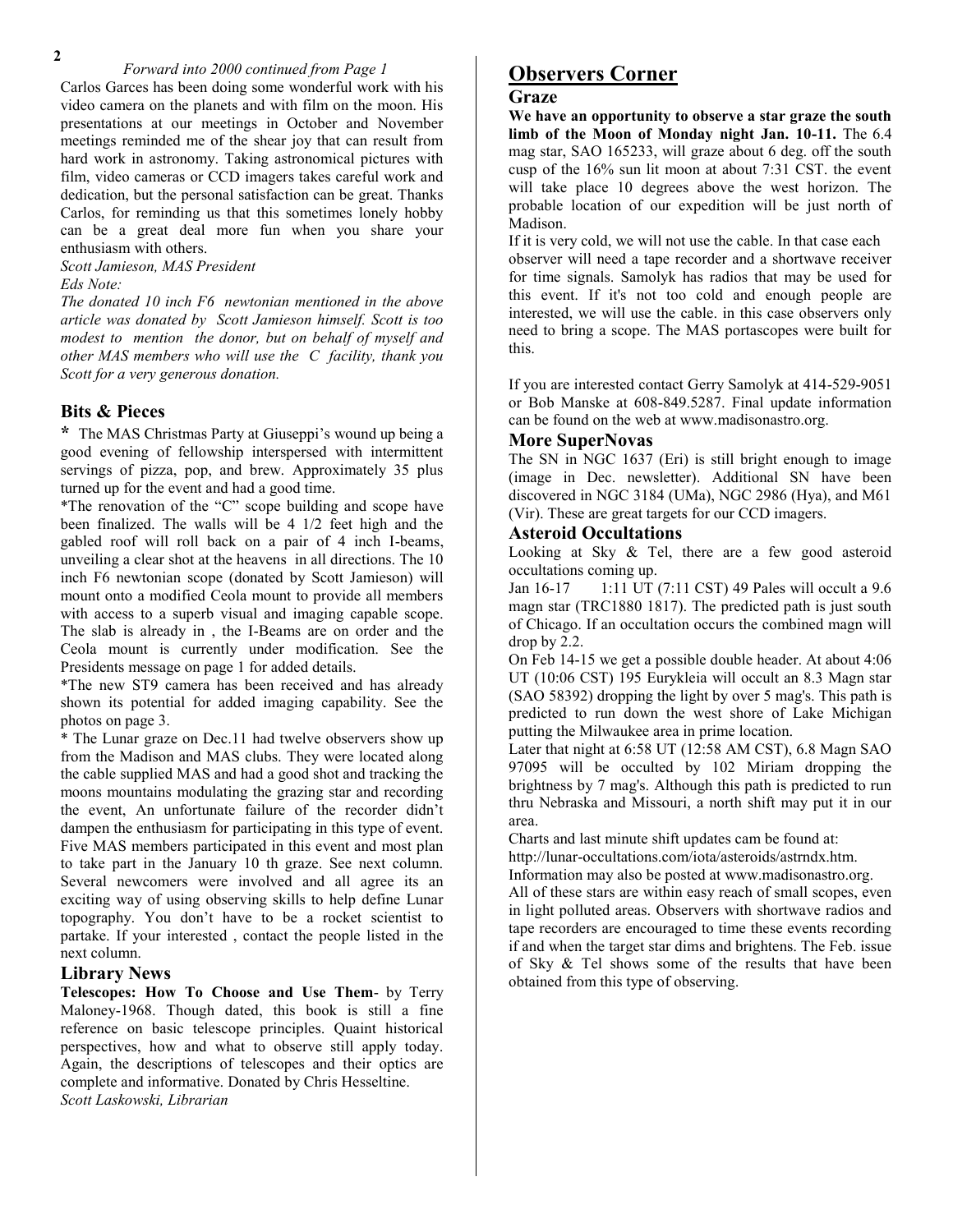# **First Light With the New ST9 CCD Imager**





First images taken with the new Santa Barbara ST9 Imager. Top image show M42, Orion nebula centered on the Trapezium cluster of stars. Lower right is Saturn and lower left is Jupiter, all taken on the 25" Z scope and without eyepiece projection. Images by G. Samolyk, Observatory director

**3**